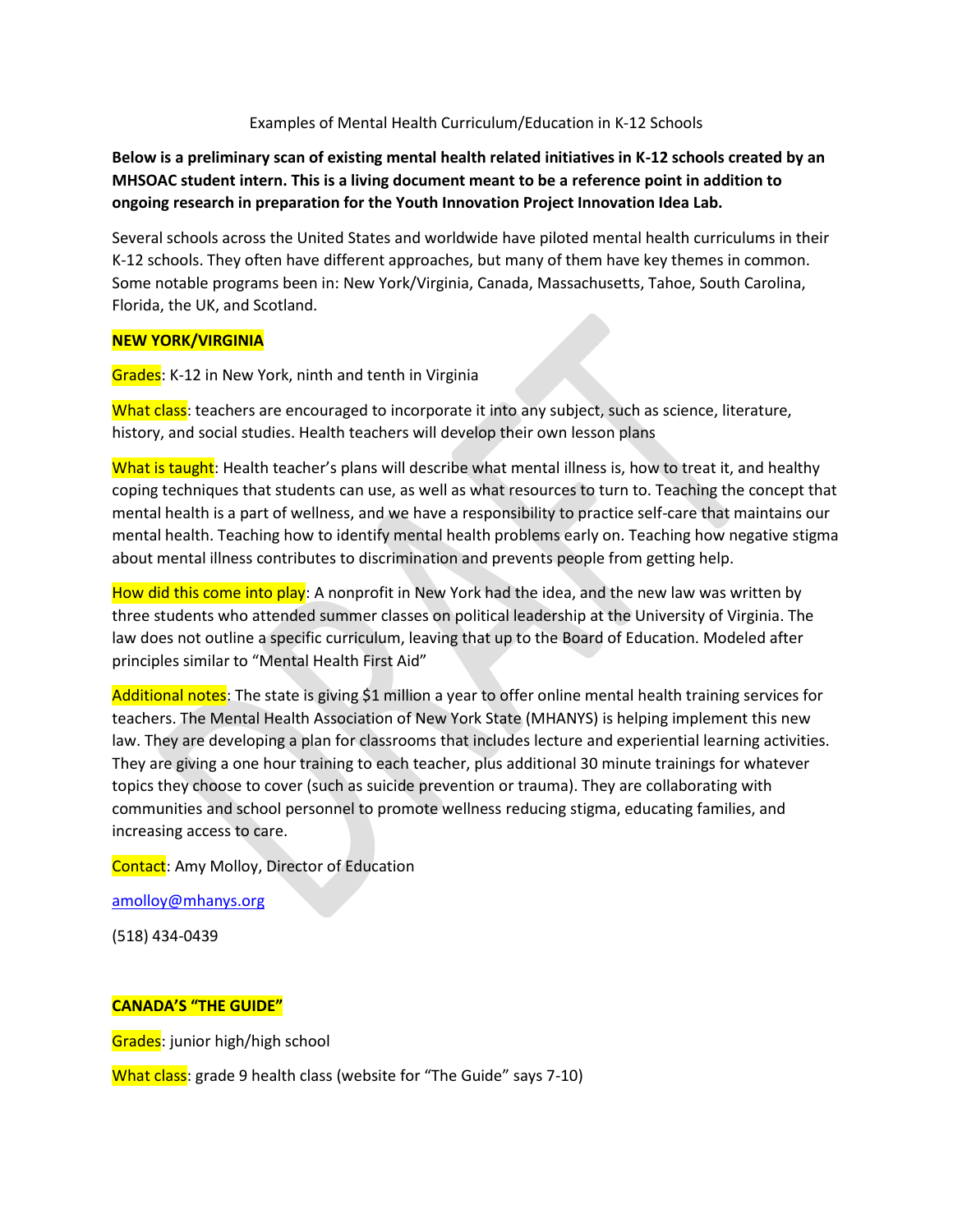What is taught: "The Guide is a manualized mental health literacy resource consisting of six modules that are delivered in 10-12 hours of class time through a mix of didactic instruction, group discussion, group activities, self-directed learning and video presentations."

Modules:

- 1. Stigma of mental illness
- 2. Understanding mental health and mental illness
- 3. Specific mental illness
- 4. Experience of mental illness
- 5. Seeking help and finding support
- 6. Importance of positive mental health

Students and teachers talk about stigma, mental illness, first voice experiences, impact of mental health illness on families and individuals, and importance of positive mental health.

Students first given tests to assess their knowledge and attitudes about mental health. Then they were given a post test, which showed that knowledge and attitudes about mental health had increased, but not by that much.

How did this come into play: this was introduced as a study

Results: Has helped teachers have more knowledge and positive attitudes. Students had improvements in mental health literacy

Additional notes: want to incorporate it into regular curriculum instead of have it be separate to "avoid the sensationalization of mental health". Adding to curriculum is also good because some districts do not have as much access to medical professionals who can provide teaching as other districts

Contact: Author of The Guide, Dr. Kutcher[: info@teenmentalhealth.org](mailto:info@teenmentalhealth.org)

To contact The Guide: (902) 470-6582 (in Nova Scotia, Canada)

### **MASSACHUSETTS**

Grades:

What class: health education, half year course. Some bills presented would make it mandatory, some are saying it should be optional

What is taught: the curriculum improves student wellness, academic performance, and early intervention and is called Mental Health Promotion (MHP). It is basically the curriculum for the health class, but expands on some mental health topics that students should know more about. They use resources like Mental Health first aid, newspaper articles, ted talks, and resources from nonprofits. It will also be based on revisions of Massachusetts' Comprehensive Health Curriculum Framework that was published in 1999.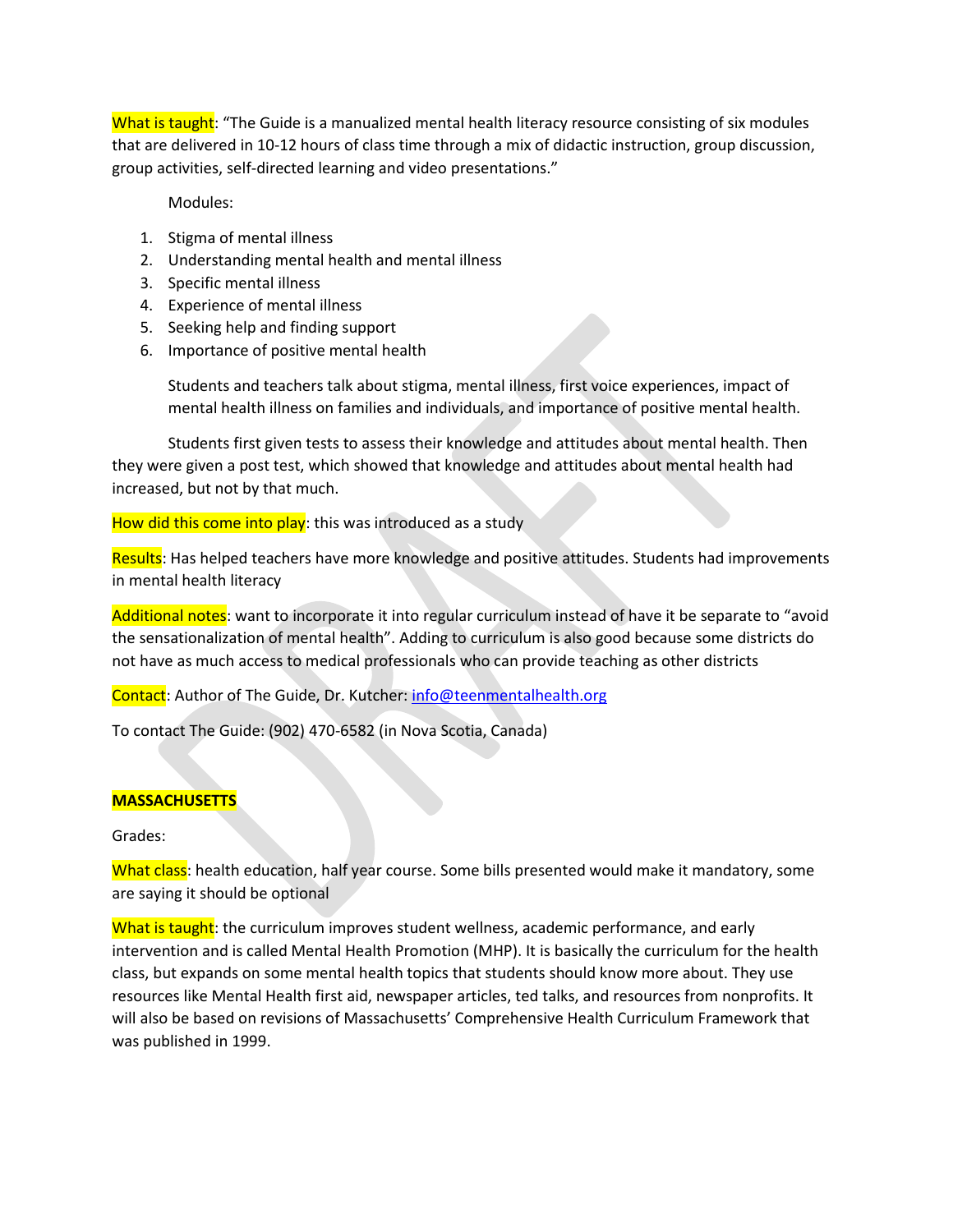How did this come into play: high school students in Leominster decided that their school was not teaching enough about mental health. They formed a nonprofit called Let's Empower, Advocate, and Do (LEAD), and decided to develop a mental health curriculum.

They wrote a bill (S.2112) "An act relative to promotion of mental health education in Massachusetts High Schools" where public schools are given the option to utilize a mental health curriculum as part of health classes

The Education Committee held a hearing on many bills regarding bringing mental health education to the classroom recently.

Results: "success" at Leominster high school (does not go more in depth)

Additional notes: the bill now is moving to the house before it can be passed

Contact: LEAD: (508) 717-1243, info@leadnow.org

### **TAHOE TRUCKEE UNIFIED SCHOOL DISCTRICT**

Grades: high school aged 14-18, and some support to middle school (11-13)

What class: center outside of class

What is taught: This is a collaborative project that has created Wellness Centers in TTUSD high schools. This is a place for students to stop in and "ask questions, get support, connect to community resources, learn new skills". It allows for students to learn how to access services, get referrals to community resources, develop skills for resiliency, peer support, leadership. Students can also become peer mentor and run 9<sup>th</sup> grade support groups or educational workshops, and they are starting to offer middle school supports as well. There are trained staff and volunteers from community agencies on site to listen to students and connect them to resources. Wellness workshops also provide practical tools to improve overall health.

How did this come into play: came from a conversation at the Community Collaborative of Tahoe Truckee Leadership Team. High schools were asking for more community support after there was a number of student suicides.

Results: report in Tahoe Truckee Community Foundation says "Using a Results Based Accountability (RBA) framework, CCTT partners will track community indicators and relevant data to measure youth substance use and abuse, social connections, and wellbeing. This data is used to continue to adapt programming to serve our youth."

Additional notes: this is not a curriculum, but rather a comprehensive resource for students to reach out to

Contact: Kim Bradley, TTUSD Wellness Manager: (530) 582-2575

Hillary Stoner, Wellness Center Liaison: (530) 581-7000 ext. 22517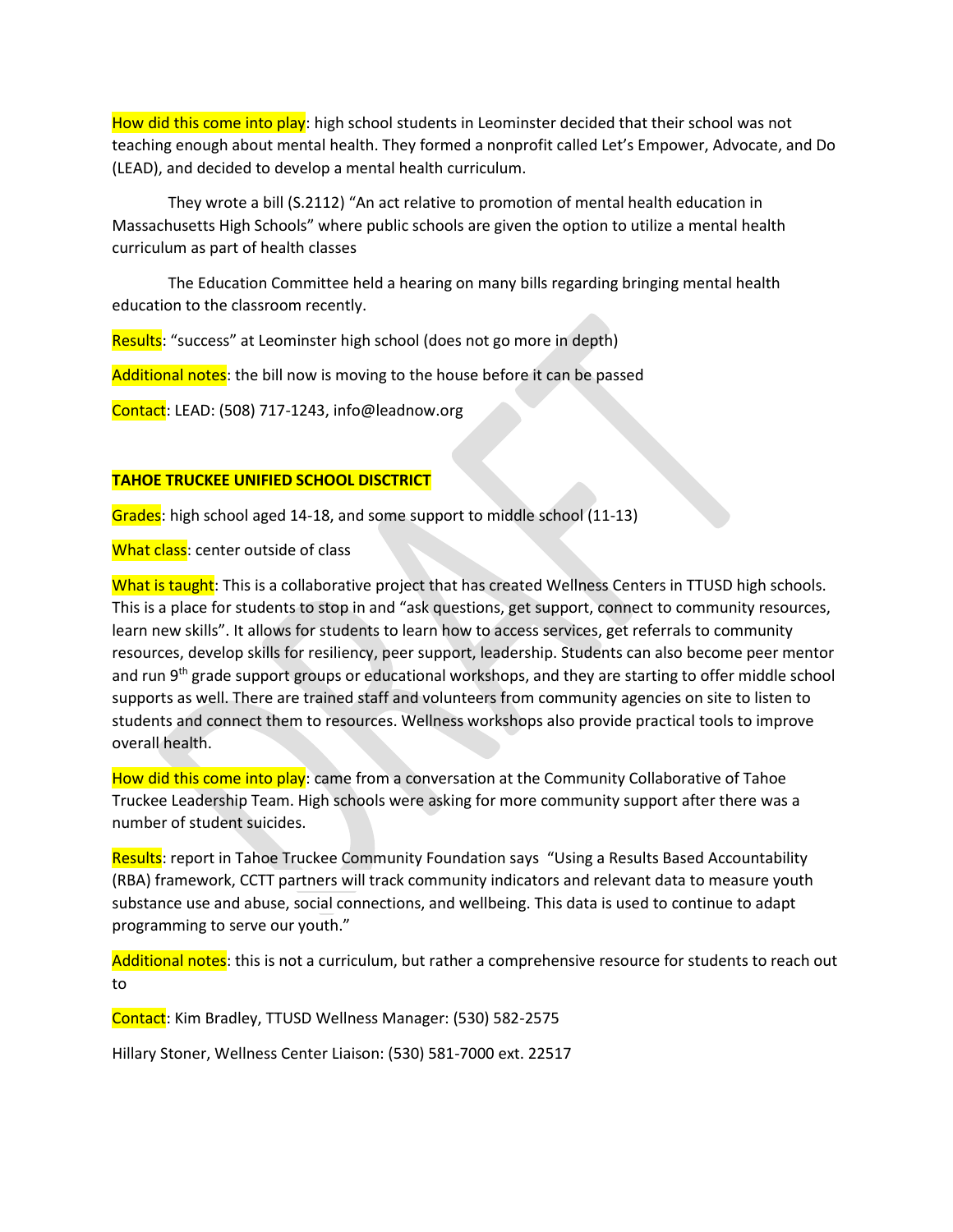# **SOUTH CAROLINA**

Grades: 7<sup>th</sup> and 9<sup>th</sup> grade

What class:  $7<sup>th</sup>$  graders have a voluntary elective mental health and wellness class, 9<sup>th</sup> graders are required to take a course

What is taught: I have printed out some sample curriculums/lesson plans for grades 2 and 7.

- 1. Second grade
	- a. Explain mental health, emotional health, and social health
	- b. Discuss how to be a good friend and family member
	- c. Discuss everyday stressors that when dealt with properly, have positive outcomes (like doing chores and then getting to go outside and play)
	- d. Open ended statements "my friend is nice because
- 2. Seventh grade
	- a. Ask, why is it important to tell others how you feel?
	- b. Explain how talking about feelings promotes mental health
	- c. Use "I" messages to communicate how we feel
		- i. Practice listening skills by listening to the "I" message

How did this come into play: it was a bill filed by Rep. JA Moore. NAMI has been presenting their "End the Silence" program to elementary, middle, and high schoolers and it has been received well by students. Moore has also filed a bill called the South Carolina School Safe Space Act, where for every 200 students, 1 staff member must be trained in mental health counseling. Governor Henry McMaster's proposed budget will also set aside \$2.2 million so every South Carolina school has access to a mental health counselor.

Results: this has just been passed, there are no results to give yet

Additional notes:

Contact: South Carolina Department of Mental Health: (803) 898-8581

### **FLORIDA (Hope for Healing)**

### Grades: 6-12

What class: Escambia County Superintendent, Malcom Thomas, says that because it is just five hours, it will probably be incorporated into one of the regular classes

What is taught: At least 5 hours of mental health education a year. The lesson plans must include recognition of signs and symptoms of mental health disorders, prevention, awareness and assistance, reduction In stigma, awareness of resources and how to access treatment, strategies to develop healthy coping techniques and support another person with a mental health disorder, suicide prevention, and prevention of addiction/abuse. Districts will be able to choose what classes their students will take, depending on what is most appropriate for their demographic. These types of classes can be anything from cyberbullying, suicide prevention, and the impact of substance abuse.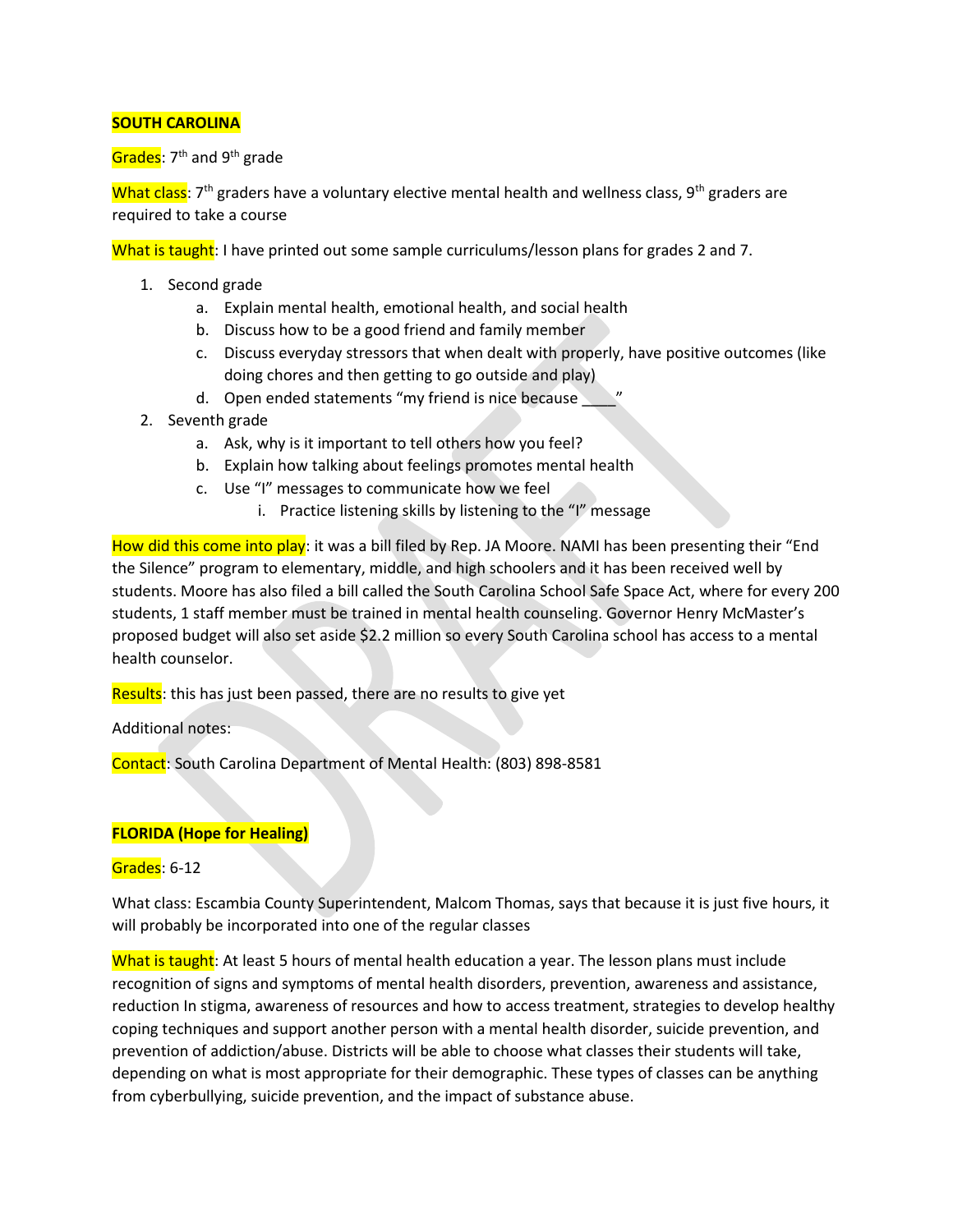How did this come into play: The State Board of Education voted unanimously in favor of this proposal. I suspect that it was created in response to the shooting that occurred at Marjory Stoneman Douglas High School on February 14<sup>th</sup> of 2018, to better address mental health needs of students, whether or not they are directly affected by shootings like this. The First Lady of the state, Casey DeSantis, lead a listening tour around the state, and then strongly supported this.

Results: Has yet to be implemented.

Additional notes: Thomas says that with the money they got last year, they were able to put licensed mental health counselors on every elementary, middle, and high school campus

Contact: one resource is hopeforhealingfl.com

## **UNITED KINGDOM (Thriving Futures)**

Grades: currently 8/9 (secondary school), aiming for younger students too soon

What class: whole school approach

What is taught: "provide universal preventative education through the building of knowledge and skills". There are five major programs to address: self awareness, self management, social awareness, relationship skills, and responsible decision making. The program is based off of CBT, and shows the link between thoughts, feelings, and behavior and how our thoughts can impact how we feel. It attempts to recognize negative thought patterns and replace them with more positive ones. It is taught with PowerPoint slides and is as flexible as possible to fit a classroom atmosphere, with different teaching aids such as visuals and activities available. The website has a list of professional organizations that teachers can use for advice. Pictures make the lessons accessible regardless of academic ability.

How did this come into play: there have been previous attempts of a whole school approach to mental health in the UK before, but they have not been successful due to issues with time, knowledge, understanding, cost, implementation, and longevity. Thriving Futures was developed by an experienced teacher.

Results: no results listed yet. Instead of looking for marked improvement, this program looks for a lack of deterioration of social and emotional wellbeing, as improvement would more be expected in a treatment program.

Additional notes:

Contact: thrivingfutures2017@gmail.com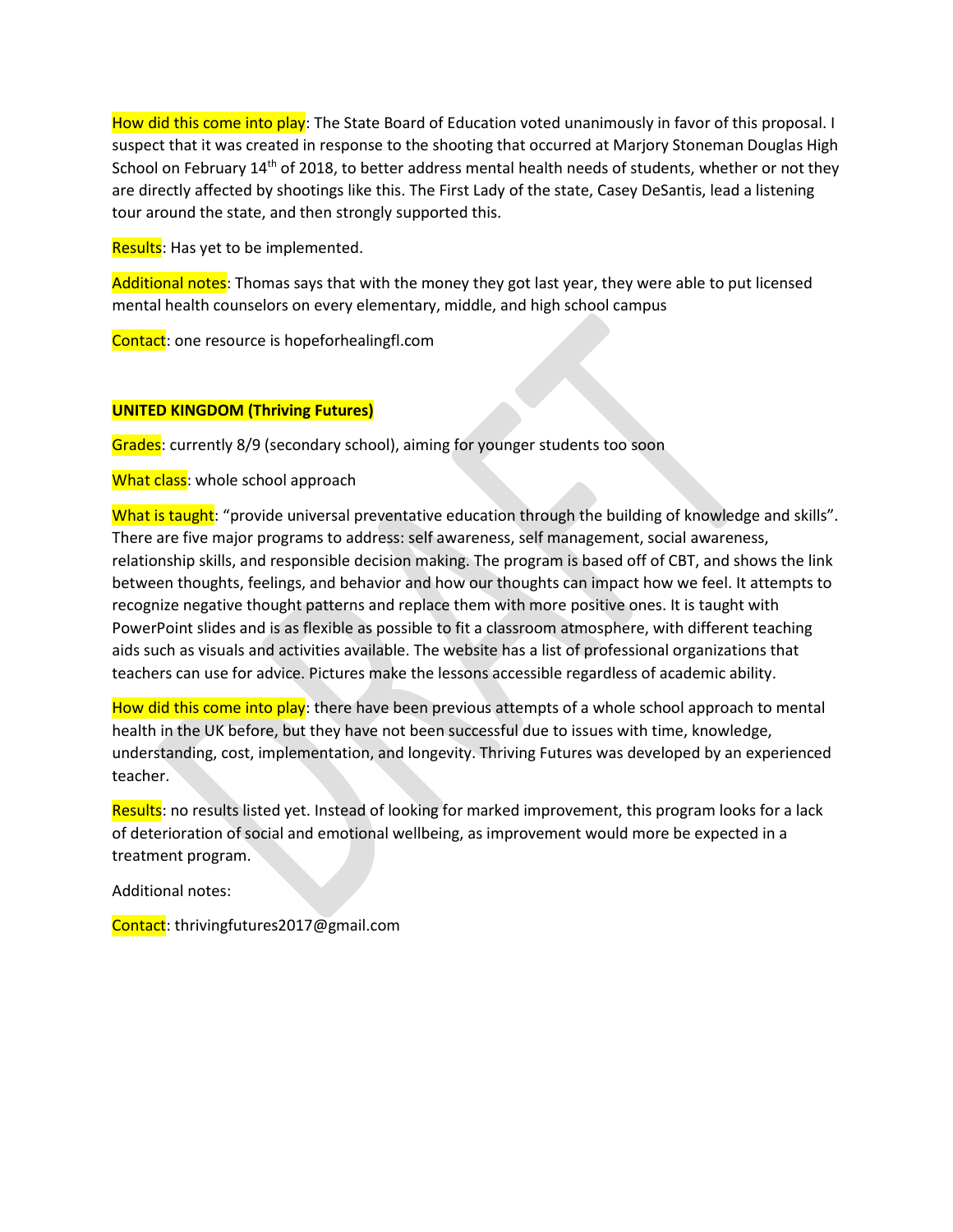### **SCOTLAND (Make it Count)**

Grades:

What class: action is aimed at "all elements" of the school, to provide a "whole school" approach

What is taught: schools pick what would work best for them. There is a "well-being check in" that is a survey about current mental health state, and is cowritten by youth so that it will be relevant to young people who reply to it. Peer education is recommended because students listen better to each other than they listen to teachers, and this could help limit stigma and discrimination. Mental health training should be involved in initial teacher education for new teachers, and current teachers should be given a class in mental health literacy and child development. Teachers should also be trained to provide a nurturing environment, to help prevent mental health problems in the first place. It is called PSE (Personal and Social Education). It should attack the root causes of stress and work towards building resiliency. They aim to have one hour of PSE a week by 2020. They also have a goal to have mental health workers in every school by 2020.

How did this come into play: The Scottish government has committed to providing more counsellors in schools, as well as a Youth Commission to evaluate services and see what else is needed. Make it

Additional notes:

Contact: Number of the Glasgow Mental Health Foundation office: +44 (0)141 572 0125

There are some other programs that are worth mentioning and learning from when discussing a potential mental health curriculum in California. These programs have taken place in Santa Ana, Australia, San Francisco, Merced, Texas, and Tanzania.

#### **SANTA ANA**

Grades: 3<sup>rd</sup> and 4<sup>th</sup> grade in a dual-immersion Spanish-English elementary school

What class: This was taught by healthcare professionals using a school based curriculum delivery model, because it has been shown to have a more positive impact than being taught by classroom teachers. This program was conducted by a coordinated nursing team. Children attended EHC (emotional health curriculum) once a week for 45 minutes for 8 weeks. The team took 15 minutes to collect pre and post intervention data during the first and last sessions.

This was considered part of the health curriculum classes for the eight weeks it happened.

What is taught: testing the effectiveness of CBT and mindfulness to prevent anxiety and depression in students. The research team developed an Emotional Health Curriculum by integrating CBT principles, mindfulness skills, and using a coordinated nursing care implementation approach.

Children acquired skills to become aware of emotions, recognize body signals of emotional distress, practice mindfulness, understand positive and negative self talk, and communicate feelings with friends, teachers, and parents.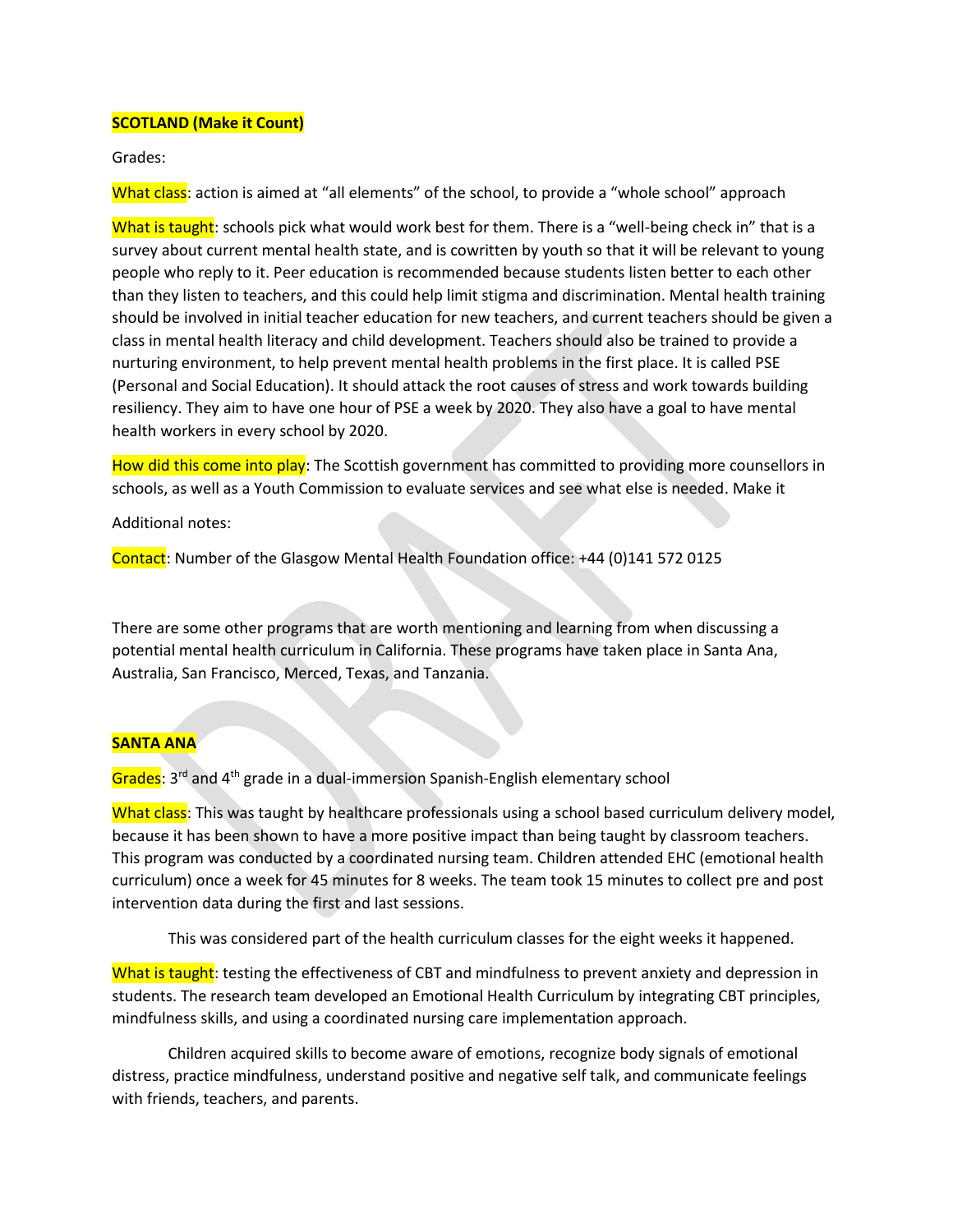How did this come into play: Hispanic children have greater mental health challenges but less access to mental health services than other groups. This EHC helps address and hopefully correct some mental health disparities in the underserved Hispanic community

Results: 89% of the children enjoyed it, and 72.9% reported that it taught them skills to manage their stress and worries. The most useful skills were brave thoughts, mindfulness exercises, and deep breathing. Teachers noticed that the children used the skills that they learned in class, and it was valuable to have the nursing team teach the curriculum because children often looked to school nurses to help with emotional challenges. This is designed as a preventative measure, but we cannot know the long term effects of the study at this point because it was conducted so recently.

Additional notes: The researchers added cultural metaphors, linguistic elements, and social contexts relevant to the Hispanic community to help children have a better grasp of the significance of what is being taught, as well as a personal connection to them and their culture. Taught by bilingual instructors in both Spanish and English, the study also used Hispanic cultural symbols in curriculums, such as horses (a symbol of strength). Students were taught to express emotions in both Spanish and English. Every class had the same instructors for consistency and building relationships.

Contact: Yuqing Guo (Author): (949)824-9057[, gyuqing@uci.edu](mailto:gyuqing@uci.edu)

Julie Rousseau (Author): [juliemrousseau@gmail.com](mailto:juliemrousseau@gmail.com)

Patricia Renno (Author)[: prenno@ucla.edu](mailto:prenno@ucla.edu)

#### **AUSTRALIA (MindMatters)**

Grades: secondary schools

What class: uses a whole school approach. Often taught in health, English, drama, sociology or psych classes, or in pastoral or religious classes

What is taught: builds on practices already in place to promote well being and build a sense of community. Focuses on 3 spheres of practice: curriculum (teaching and learning), school organization (ethos and environment), and partnerships/services. Since schools vary so much, there is no one model that is followed, but schools identify which tools would work best for their environment. Students are at center of activities, teachers are facilitator. Classroom materials include support programs in 4 areas: enhancing resilience, deal with bullying and harassment, grief and loss, understanding mental illness.

Schools had youth forums, mental health days, videos about bullying, team building games, staff surveys to address staff mental health needs, parent forums, and peer support forums. There was a program to refer at-risk students.

How did this come into play: MindMatters was piloted in 24 secondary schools in Australia. Draws on the framework of the Health promoting schools movement. Young Minds Matter was funded by the Australian Government Department of Health and conducted by the Telethon Kids Institute at The University of Western Australia.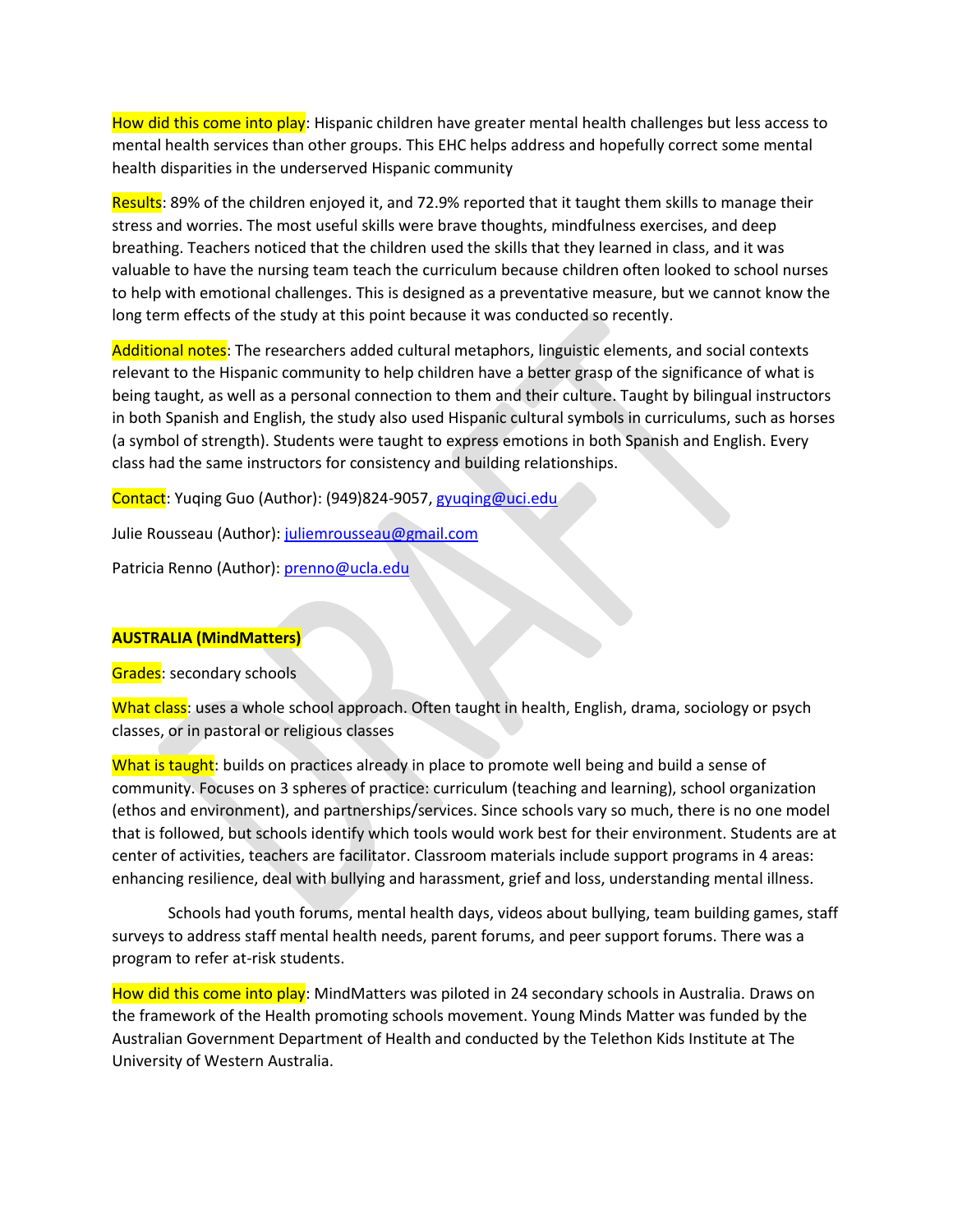Results: Based on self-reporting information, MindMatters learned about the true prevalence of youth mental illnesses

Additional notes: this is old, it is from 2000. It has since then been replaced by "Be You", which is covered next.

Contact: N/A

### **AUSTRALIA (Be You)**

What grades: early childhood to 18

What class: designed for every childhood early learning setting, not necessarily just in schools.

What is taught: does not seem to offer a specific curriculum or major points to cover, Life in Mind wrote, "Offered as a free, online based tool which is backed by trained support staff, [Be You](https://beyou.edu.au/) provides early learning services and schools with a road map for supporting and developing strong mental health in the community." It gives training and information to teachers so that they can recognize and respond to a mental health problem at school. It offers tips about how to build resilience, and even gives advice for the teachers themselves to stay mentally well. It also provides 70 consultants to guide schools through available resources.

How did this come into play: Lead by Beyond Blue, in partnership with Early Childhood Australia and headspace. The Australian government realized that many of their existing programs were not successful at helping mental health in schools, so Be You is a combination of several already existing programs: KidsMatter Early Childhood, KidsMatter Primary, MindMatters, Response Ability, and headspace School Support.

Results:

Additional notes: Be You is the new version of MindMatters

Contact: Beyond Blue website has a phone number listed: 1300-22-4636

### **San Francisco (Fuerte)**

Grades: newcomer Latinx youth, adolescent, aged 12-18

What class:

What is taught: six week session in once a week sessions. They focus on "increasing mental health literacy, strengthening social connections, coping & communication skills, and culturally informed by the Latinx immigrant experience. Among the most innovative elements of Fuerte are its delivery system and overall ecosystem", there is also group therapy and screening/triage of youth. The youth watch 5 modules in the sessions

- 1- Introduction, goals, the community
- 2- Routines, rituals, traditions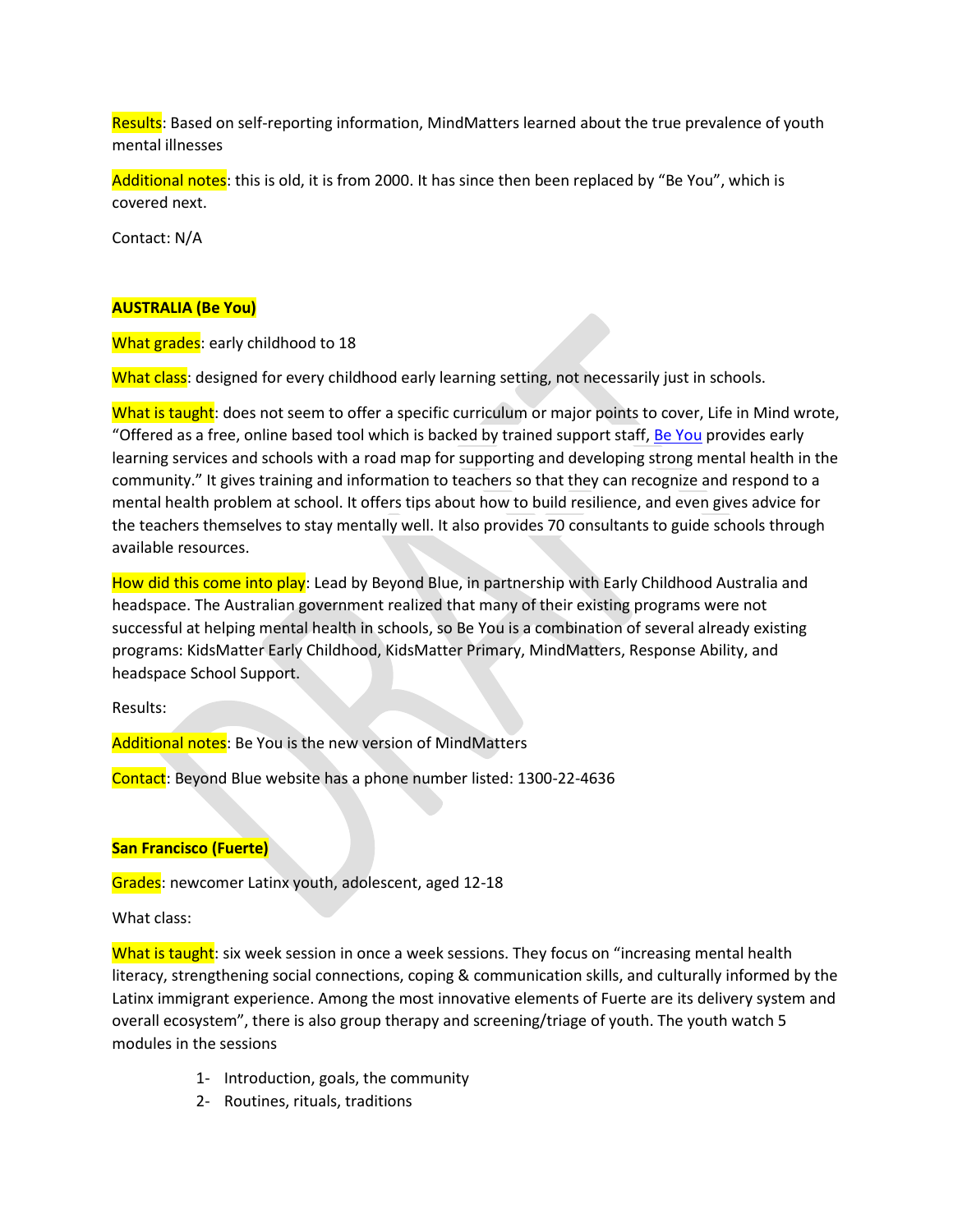- 3- Time to reflect, talk about behavioral health services
- 4- Emotional literacy, education about resources available
- 5- Foster attunement of emotions and increase attachment to caregivers in their lives

How did this come into play: originally was a collaboration between UCSF pediatricians and psychologists. Now, SFUSD, SFDPH, and many community based organizations collaborate on it.

Results: "preliminary data indicating positive uptake by youth and school officials"

Additional notes: youth who are screened to need additional help are sent to community health services or a Fuerte physician

Contact:

## **Merced (Merced iMatter)**

Grades: K-12

What class: small groups or in classrooms

What is taught: Trained staff lead 30-45 minute sessions in small groups or in classrooms. They teach students how to reduce impulsiveness, choose positive goals, manage emotional reactions, and make decisions when emotionally aroused. Additionally, there is provided parent and teacher training, school staff consultation and curriculum to ensure model integration, and screening, data collection, and analysis. Then, the school administrator makes a list of students who would benefit from the iMatter program, and can be provided outpatient counseling.

How did this come into play:

Results:

Additional notes:

Contact: Sierra Vista Merced Services: (209) 205-1058

# **Texas**

Grades:

What class: health class; resources given to districts

What is taught: SB 11 will cost \$110 million (\$10 per student) over the next two years and will create the Texas Mental Health Care Consortium, which will give access to mental health professionals to improve mental health needs of children. It will also create a threat assessment team at every campus that will identify students at risk of hurting themselves or others. HB 1387 is more about safety in the event of school shootings, and it eliminates the cap on the number of school marshals at schools. HB 18 implements a comprehensive school counseling program. It provides more training on mental health for teachers, principals, for counselors. The Texas Education Agency will create a website to provide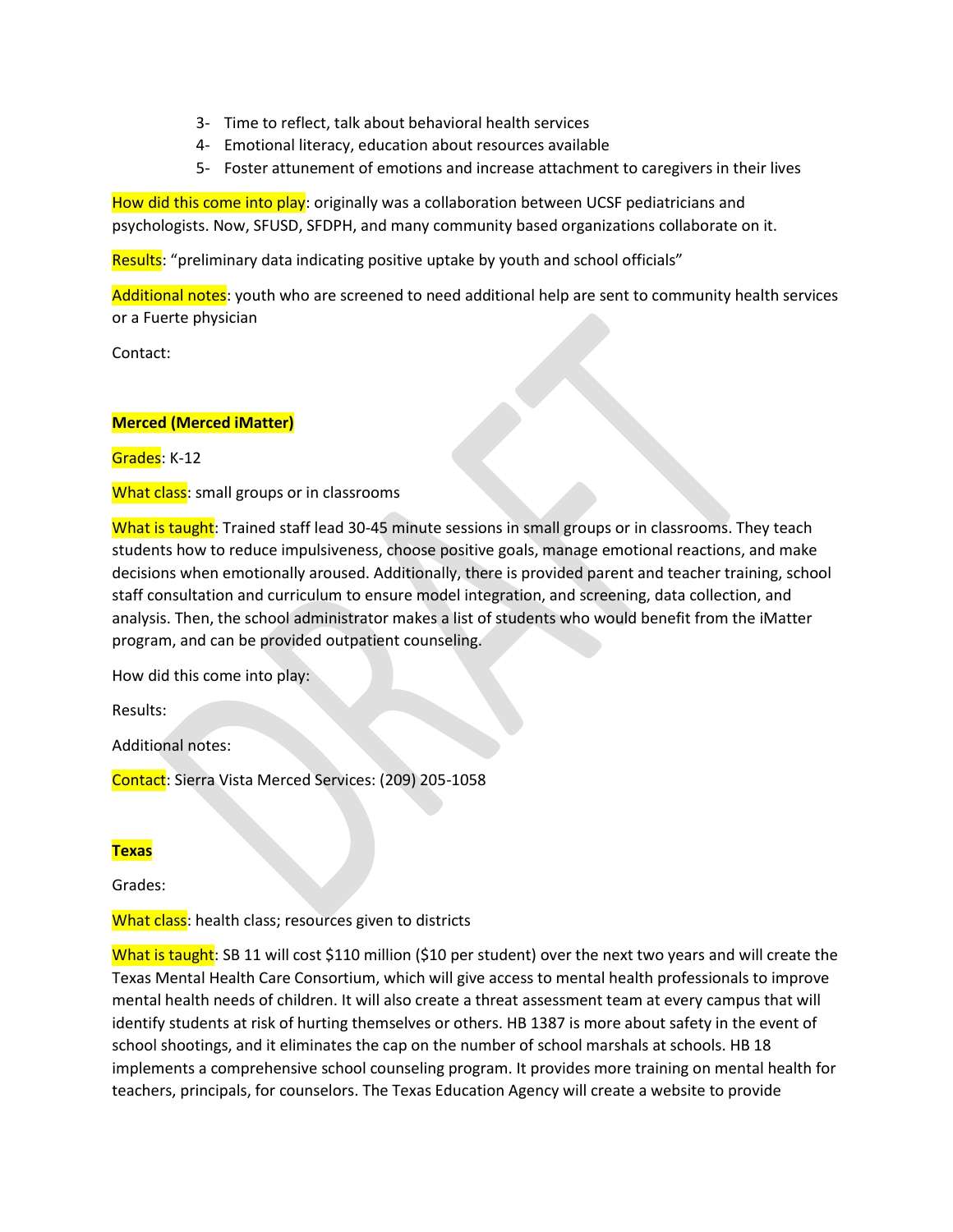resources for school districts to help students struggling with substance abuse. Additionally, health classes will emphasize mental health to help students manage emotions and maintain positive relationships.

How did this come into play: These bills were intended to promote school safety after a school shooting took place in Santa Fe.

Results:

Additional notes:

Contact:

#### **Tanzania (The African Guide)**

Grades: secondary school

What class:

What is taught: teachers have a self study guide, a self evaluation test, and six classroom modules. They are: 1) stigma of mental illness 2) understanding mental health and wellness 3) info about specific mental illnesses 4) experiences of mental illness 5) seeking help and finding support 6) the importance of positive mental health

The modules all include learning objectives, major concepts addressed, lesson plans, classroom activities, and teaching resources

How did this come into play: This was previously used in Malawi, and it was based off of the system in Canada. Tanzanian mental health experts (a psychiatrist, a psychologist, and a social worker) took this plan in Malawi and adjusted it to fit Tanzania. They called it the "African Guide" (AG).

Results: used a pre and post-study model to measure MHL (mental health literacy) before and after the curriculum. 38 post tests were administered. The analyses for the results tested their mental health knowledge, curriculum resource specific knowledge, and overall knowledge that combined those two results. It was found that this was successful, along with the Guide's implementation in Canada and Malawi. Teachers also used their new knowledge to reach out to friends, students, and family after learning how to teach MHL in classrooms.

Additional notes:

Contact:

#### **STANISLAUS (NAMI on campus)**

Grades: high school

What is taught: this Is like a club, but it is connected to community resources as well. It will be lead by student volunteers who are given toolkits, materials, templates, and other resources. The two major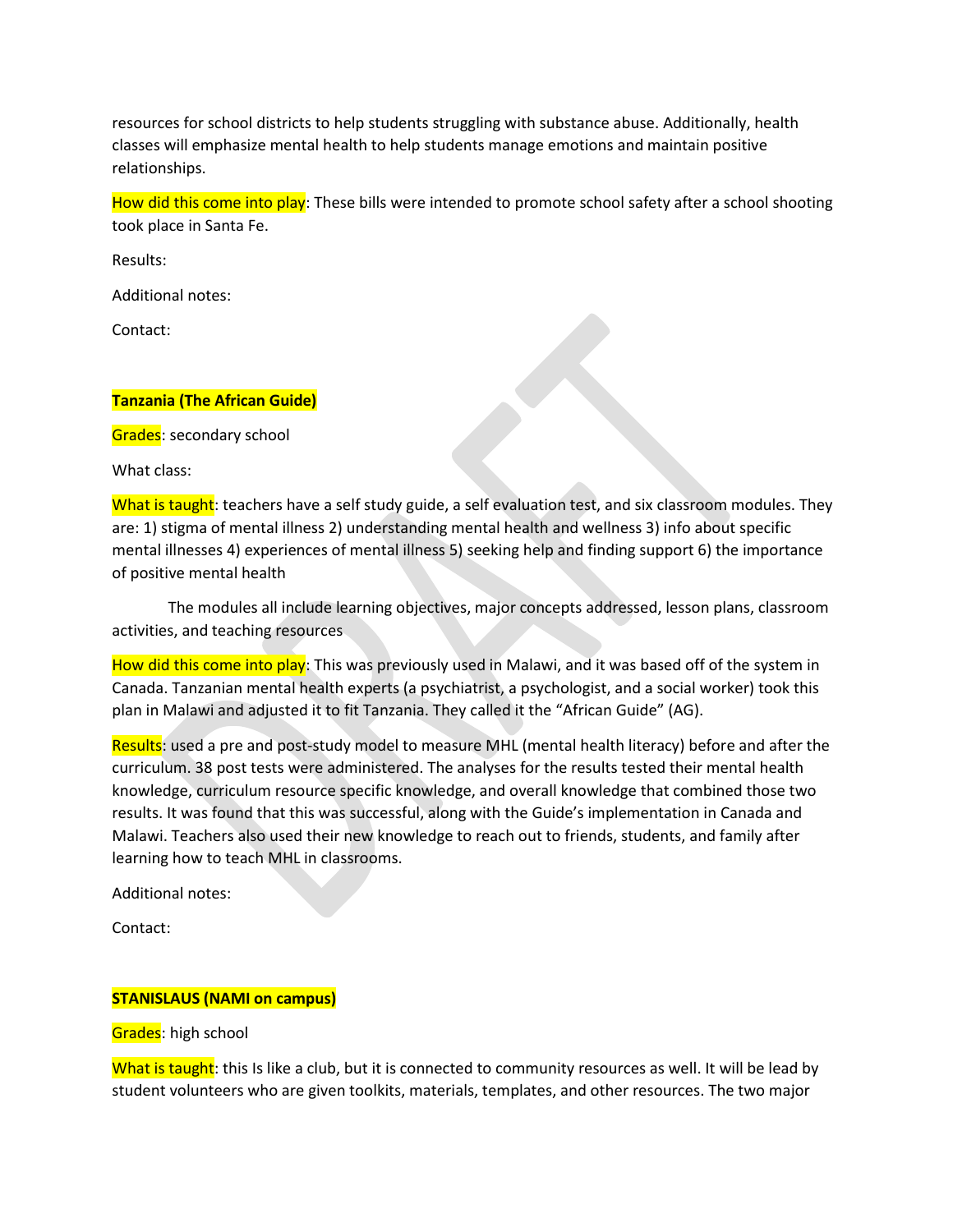goals are suicide prevention and general mental health awareness/stigma reduction. Student leaders will also inform peers about mental health services that are accessible in the county.

How did this come into play: NAMI is a program that is used primarily on college campuses. Stanislaus county proposes to follow the same model as the Protecting Health and Slamming Tobacco Model (PHAST). PHAST is a 1,200 member coalition of high schoolers that conducts peer training and outreach events and has successfully lowered the tobacco use rates in Stanislaus for high schoolers. Connecting both county-coordination and a youth support network has been effective in preventing use of tobacco, so the idea is that the same model will work for NAMI, too.

Results: This project has not yet commenced. However, there is a plan for measuring the outcomes of the project, using both qualitative and quantitative measures that vary based on what the issue is.

Additional notes: this program additionally intends to coordinate with the community, represent the population of Stanislaus county in a culturally diverse way, communicate with families about the club.

Contact: NAMI Stanislaus phone number: (209) 558-4555

There are some **aspects** of the curriculum that have been present in most programs, that seem like they have been beneficial and should be considered for a role in the California model.

- 1. **Pre-test and post-test** to assess mental health literacy
- 2. **Well-being check in** to assess students current mental state
- 3. The use of premade **modules** to teach lessons
- 4. A **peer counseling** or **peer instruction** aspect, to help reduce stigma and give students a chance to talk to someone in a similar situation as them
- 5. A **parent** component
- 6. **Online** lessons and resources for teachers
- 7. The use **of PowerPoints** and **visuals**, to help students who are more of visual learners
- 8. Classroom **activities**
- 9. Small group meetings, such as **group counseling** or **discussion groups**
- 10. These curriculums are designed to be **preventative, not as a treatment**. For students in crisis or with mental illness, treatment outside of school should be sought.

Lastly, there are some common topics taught that seemed to be covered in almost every curriculum. Some of these topics are especially exciting because they could be applied to a number of issues, which would help reach a broad audience in a state as diverse and large as California.

- 1. Mental health **literacy**
- 2. Where **resources** are, and how to **access** them
- 3. Learning **new skills** about
	- a. Resiliency
	- b. Coping and managing emotions
	- c. Healthy relationships
	- d. Substance abuse